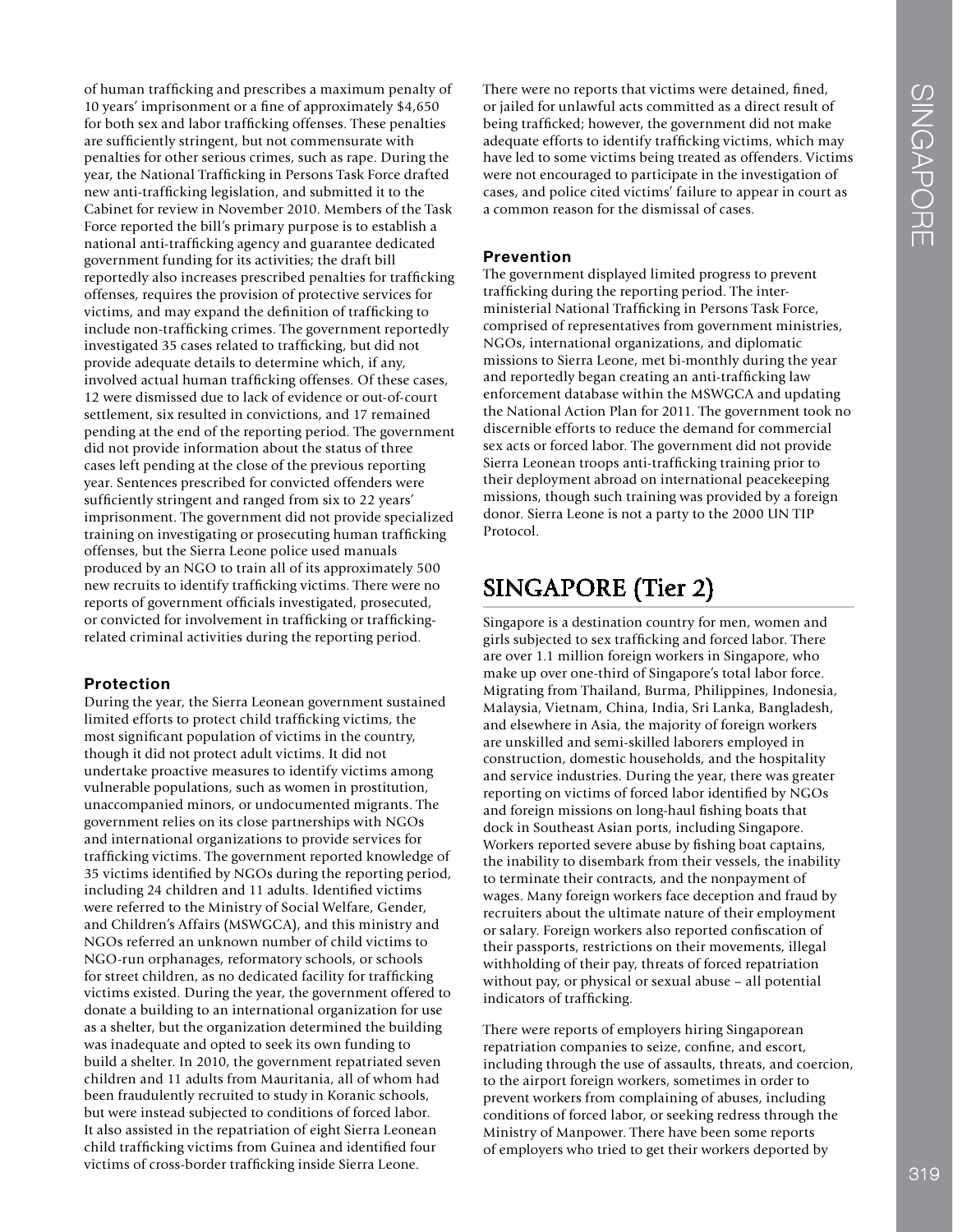canceling their work permits and later alerting the police of their expired immigration status.

Many migrant workers, including those in domestic service, in Singapore face debts to recruitment agencies in both Singapore and their home countries associated with their employment, which makes them vulnerable to forced labor. A 2010 report produced by NGOs found that, on average, Indian, Bangladeshi, and Chinese migrant workers in Singapore paid fees to employment agencies that constitute at least 10 months of their potential earnings such debt makes migrants vulnerable to forced labor, including debt bondage. Exorbitant fees are sometimes the result of multiple layers of sub-contracting to smaller agencies and individual recruiters, commissions paid to Singaporean agencies, and sometimes, kickbacks to Singaporean employers. To hide illegal fees, agencies and employers sometimes mask them as payments from the worker for personal loans or as other payments. The practice of arbitrary fnes, fees, and other deductions from salary made it diffcult for workers to understand how their wages were calculated, particularly as many workers did not possess a copy of their contract, and could be used by traffckers to keep workers in a situation of debt bondage. Many foreign workers have credible fears of losing their work visas and being deported, since employers have the ability to repatriate workers at anytime during their contracts. Additionally, low-skilled workers are prohibited or severely restricted from seeking alternative employment and transferring employers, and Singaporean employers have unilateral rights to cancel their employees' work permits and can submit complaints about worker behavior to have future employment bans placed on them.

Some women from Thailand, the Philippines, China, Vietnam, India, Sri Lanka, and Nepal are recruited in their home countries with offers of legitimate employment but upon arrival in Singapore, are deceived or forced into prostitution. Some women from these countries enter Singapore with the intention of engaging in prostitution but upon arrival are subjected to forced prostitution under the threat of serious harm, including fnancial harm. Sex traffcking victims often enter Singapore on tourist visas arranged by their recruiters, though there were reports that victims enter Singapore on six-month entertainment visas. Some foreign women in "forest brothels" located on public lands near migrant worker dormitories are reportedly victims of traffcking. It is believed substantial recruitment networks, including organized crime syndicates, are involved in international sex traffcking of women and girls to Singapore. Singaporean men have reportedly been a source of demand for child sex tourism in Southeast Asia. The Government of Singapore does not fully comply with the minimum standards for the elimination of traffcking; however, it is making signifcant efforts to do so. During the year, the government reversed its longstanding approach of denying a signifcant labor traffcking problem in the country and acknowledged its need to take more robust efforts to tackle problems of both forced labor and forced prostitution among Singapore's foreign migrant population. Authorities formed an interagency committee to combat traffcking, and announced that Singapore would adopt the 2000 UN TIP Protocol's definition of trafficking

as the government's working defnition, though the government has not yet ratifed the 2000 UN TIP Protocol.

The government made initial efforts to adopt proactive traffcking victim identifcation procedures among foreign women arrested for prostitution, though it has yet to make similar efforts among foreign laborers. The government reported six sex traffcking convictions; these offenders were convicted of living off the earnings of prostitution and other related offenses, as Singapore does not have a specifc anti-traffcking law. Some imposed sentences were below one year's imprisonment and as such, were inadequate punishments for this serious crime. Despite ongoing reports of forced labor in Singapore, the government did not prosecute or convict any offenders of labor traffcking during the reporting period. Despite its fnancial resources and capacity, the government should have been more successful in proactively identifying and assisting victims of both sex and labor traffcking.



**Recommendations for Singapore:** Investigate and prosecute an increased number of both sex and labor traffcking cases; prosecute employers and employment agencies who unlawfully confscate workers' passports as a means of holding them in a state of involuntary servitude, or who use other means to extract forced labor; make efforts to prosecute and punish repatriation companies which forcefully and illegally restrain and repatriate migrant workers who would otherwise complain about forced labor conditions; improve procedures to screen foreign women arrested for prostitution-related offenses and identify potential traffcking victims; develop robust procedures to identify potential traffckers and traffcking victims by immigration offcers at ports of entry and other law enforcement personnel; cease the practice of restricting the movement of traffcking victims; make greater efforts to assist victims assisting in the investigation process in obtaining employment; dedicate exclusive resources to address the country's human traffcking problem through greater assistance to foreign traffcking victims; extend the government's legal aid scheme to cover foreign traffcking victims to ensure that all employees have equal access to judicial redress; reduce the demand for commercial sex acts in Singapore by vigorously enforcing existing laws against importing women for purposes of prostitution, traffcking in women and girls, importing women or girls by false pretenses, living on or trading in prostitution, and keeping brothels; increase the cooperative exchange of information about potential traffcking issues and allegations of traffcking offenses with NGOs and foreign diplomatic missions in Singapore in order to improve anti-traffcking responses in Singapore; make greater efforts to educate and inform migrant workers of the legal recourse available to victims of traffcking, and how to seek remedies against traffckers; work with sending country governments to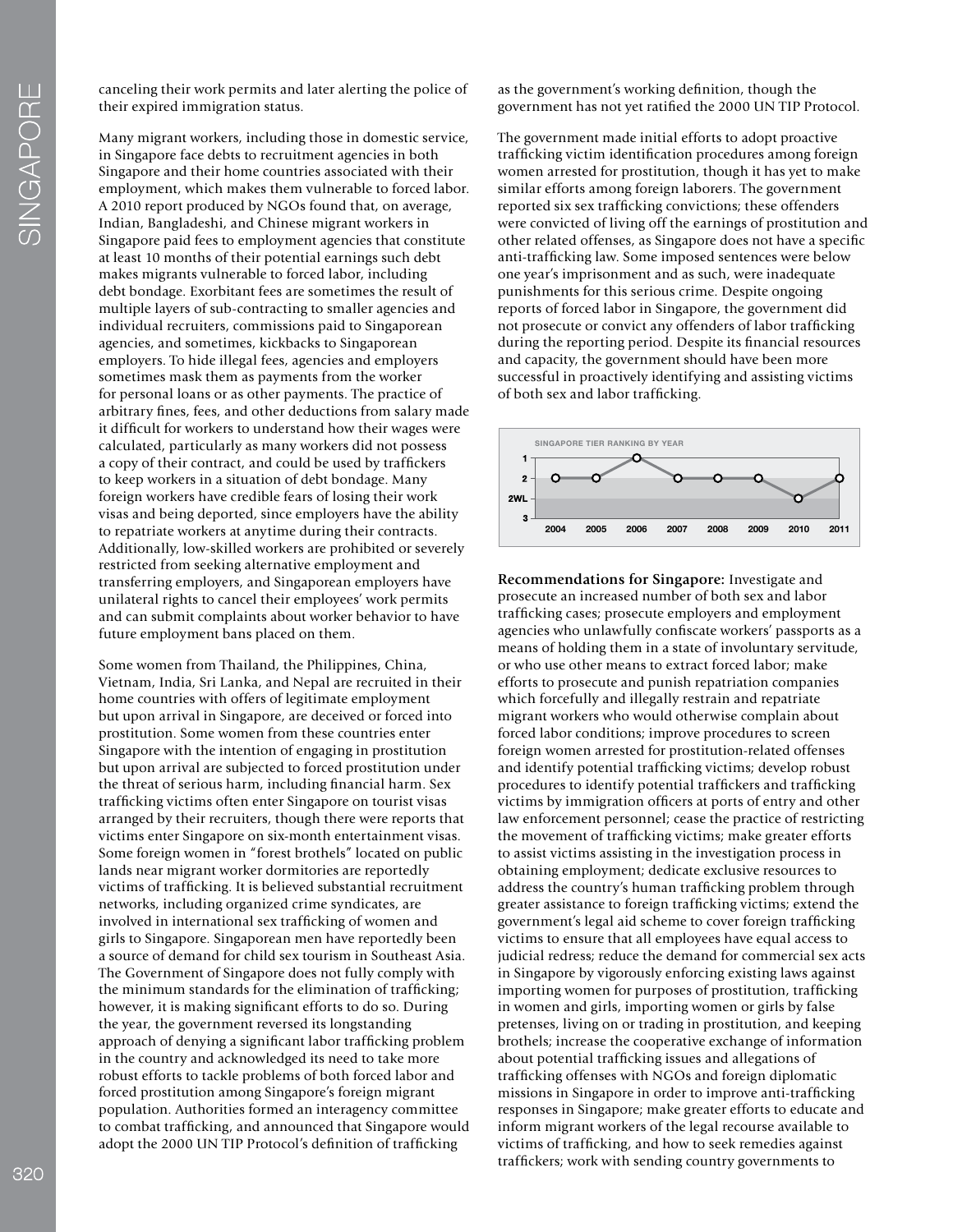improve transparency on the fees payable by foreign workers for job placement in Singapore to render them less vulnerable to debt bondage; devote resources to researching the phenomenon of both sex and labor traffcking within and across national borders; conduct public awareness campaigns to inform citizens and residents of the penalties for involvement in traffcking for sexual exploitation or forced labor; and ratify the 2000 UN TIP Protocol.

#### **Prosecution**

The Government of Singapore demonstrated limited law enforcement efforts to combat traffcking in persons during the year. Singaporean law criminalizes some forms of traffcking through its Penal Code and Women's Charter. Singaporean law does not prohibit the forced prostitution of men, although there is no evidence of this occurring in Singapore. Article 140 of the Women's Charter does not prohibit non-physical forms of coercion, such as debt bondage or threat of abuse of the legal process, and Article 141 only prohibits the movement of women and girls for traffcking, and does not defne the term "traffcking." Penalties prescribed for sex traffcking offenses in the Women's Charter include a maximum of five years' imprisonment, which is sufficiently stringent, but not commensurate with other serious crimes, such as rape. During the year, the government convicted six sex traffcking offenders for prostitution-related offenses. Convicted offenders were given low penalties ranging from fnes to up to 15 months' imprisonment. Authorities did not prosecute or convict any offenders of labor traffcking during the reporting period. The government noted that eight cases of traffcking reported to them were found to be false or unverifed, 36 are pending further information, and one case was undergoing investigation.

According to observers, Singaporean law enforcement authorities continued to display a reactive posture toward human traffcking crimes, typically waiting for victims to come forward and fle complaints before investigating traffcking offenses. While the Ministry of Manpower (MOM) maintained responsibility for investigating all labor abuses, the police were responsible for investigating any criminal offenses under the Penal Code's forced labor statute. MOM interviewed several fshermen who claimed abuses suggesting human traffcking but reported that they could not further investigate due to lack of jurisdiction over the suspected offenses. The basis for this lack of jurisdiction was unclear, as Singaporean courts have jurisdiction over criminal acts of recruitment that are a part of traffcking crimes, such as the recruitment of workers subjected to forced labor. While there were increased reports during the year of forced labor on fshing vessels that originated in Singapore, the government did not report any prosecutions or convictions in such cases. Nongovernmental sources continued to express concern about the lack of willingness and ability of Singaporean police and immigration officers to identify potential sex trafficking victims, mount thorough investigations, and prosecute cases. The lack of a mandatory day off provided under Singaporean law to domestic workers restricts their opportunities to seek help when faced with abuses, including forced labor conditions; this created a challenge for Singaporean police in identifying forced labor victims among

domestic workers, and for the government and NGOs in their outreach efforts. Some Singaporean employment agencies reportedly advise employers to confscate the passports of their foreign employees – a practice that is well-documented in facilitating forced labor. Although the Ministry of Manpower responded to complaints regarding passport confscation and illegal detention of individuals by repatriation companies, the government did not report referrals to the police for investigation of possible traffcking in these cases. There were no criminal prosecutions or convictions of employers or employment agencies who withheld passports of foreign workers as a means of holding employees in compelled service.

While the Employment Agencies Act prohibited employment agencies from charging job seekers more than 10 percent of their frst month's salary, many agencies continue to charge migrant workers thousands of dollars in recruitment fees, making them vulnerable to forced labor. During the year, although the Ministry of Manpower, acting in response to two NGO referrals, secured the release of foreign workers detained at repatriation companies, the government did not pursue any criminal investigations or prosecutions for potential traffcking in such cases. The government facilitated anti-trafficking training opportunities for its police force, and began to distribute a traffcking indicator card to assist front-line law enforcement offcers with identifying traffcking cases. The Singapore Police Force began compiling a new handbook for law enforcement officers, drawing on best practices shared by international partners.

#### **Protection**

The government showed minimal progress in identifying and protecting traffcking victims, despite ample fnancial resources. The government reported that it provided funding to three general purpose shelters and dormitories that could be used to house traffcking victims; however, it did not operate any traffcking-specifc shelters. The government did not fund NGOs that provide shelter and other services addressing the specifc needs of foreign victims of traffcking. Non-governmental actors in Singapore reported identifying at least 146 male and female victims of forced prostitution and forced labor during the year. Authorities reported offering assistance to 15 victims from Vietnam, Thailand, the Philippines, and Singapore in fve sex traffcking cases, only one of which was the result of a proactive investigation by officials. The government offered shelter to the victims, and one child victim remained in government custody; another child victim left the shelter and all adult victims chose to reside with acquaintances in Singapore. Some of the victims were reportedly provided with initial counseling and medical assistance. The government reported that it could not provide information on any labor traffcking victims identifed during the reporting period. Nongovernment actors reported a signifcant increase in the number of fshermen, 54 in 2010, who were victims of forced labor identifed during the year. In early 2011, the Government of Singapore adopted a set of human traffcking indicators, shared by a foreign government, for use by law enforcement personnel to identify victims. Authorities reported that efforts to proactively identify sex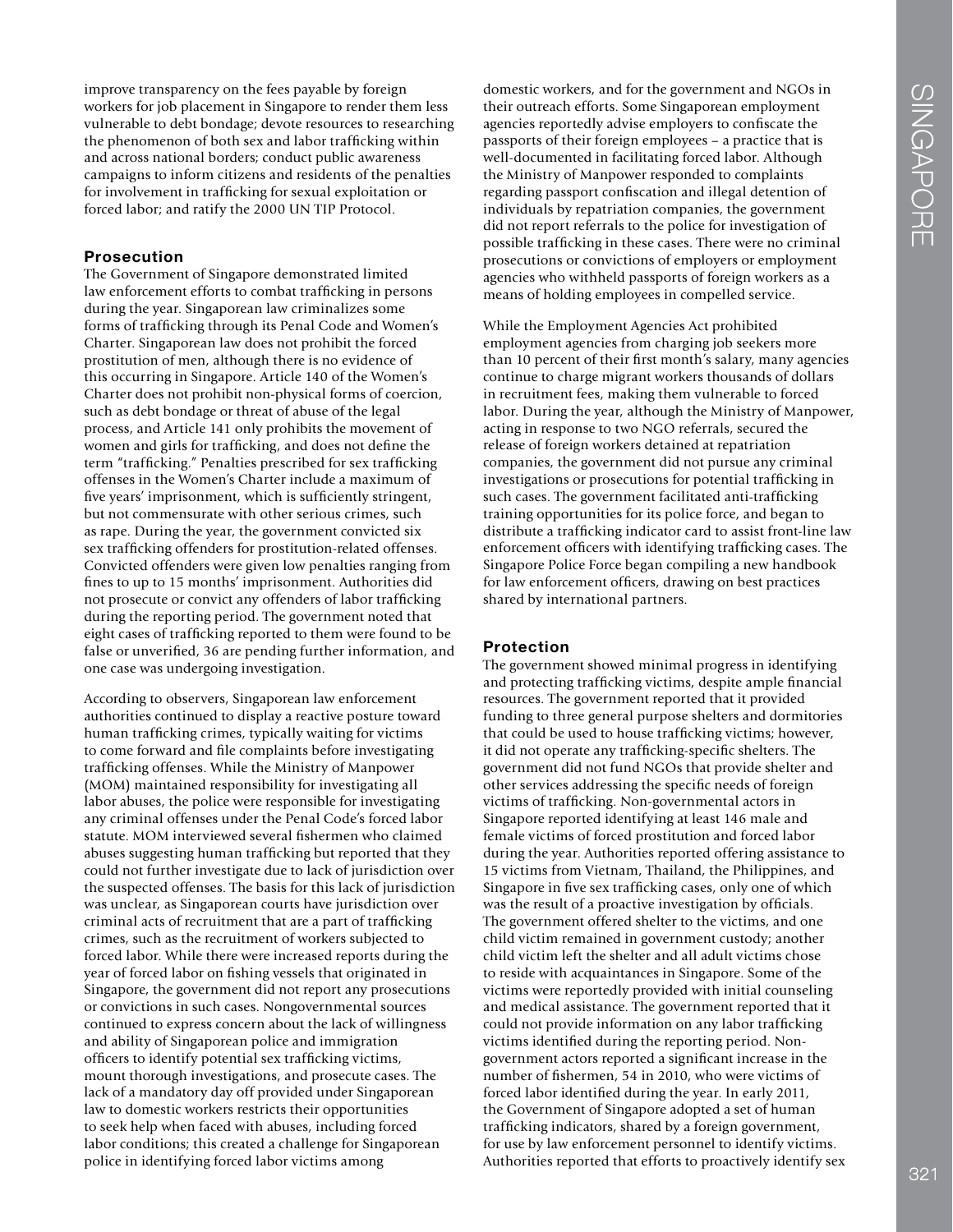traffcking victims among the high-risk population of 4,500 foreign females arrested in 7,083 arrests for prostitution violations identifed only 81 traffcking victims, 23 of whom were children in prostitution. During the year, authorities reported identifying one Singaporean child sex traffcking victim. Non-government observers expressed doubts about the effectiveness of the government's victim identifcation protocols during anti-vice sweeps, believing instead that the focus is on efforts to identify immigration violators. In the arrests of 4,500 women for prostitution offenses, authorities ordered the foreign women to leave the country without adequately screening for traffcking indicators. According to NGOs and foreign embassies, women and girls in prostitution may be detained by police in a vice operation; due to inadequate victim identifcation, traffcking victims may still be subjected to penalties for immigration violations or for soliciting. The government provided temporary shelter services for victims of forced labor during the year. The Ministry of Manpower funded the Migrant Workers Centre, which served as a shortterm shelter for workers in distress, as well as a facility for foreign domestic workers involved in employment disputes, though the government did not report whether either facility assisted any traffcking victims during the year. Embassies of labor source countries operated shelters for their nationals, primarily for female domestic workers involved in employment disputes – some of whom suffered abuse by employers – and women engaged in prostitution, some of whom the embassies determined were trafficking victims. The Singaporean government could dedicate exclusive resources to address the country's human traffcking problem, including through greater assistance to foreign traffcking victims, rather than having the response to the issue subsumed into general social welfare programs.

The Singaporean government did not provide victims of sex or labor traffcking with legal alternatives to removal to countries where they may face hardship or retribution. The government did not provide incentives, such as legal aid for the pursuit of civil suits, for foreign victims of traffcking to participate voluntarily in investigations and prosecutions of traffcking offenses. The MOM reported that some traffcking victims who assisted the government as prosecution witnesses received Singaporean work passes. Authorities made legal aid available to Singaporean citizens and permanent residents found to be traffcking victims. While authorities reported that identifed victims had freedom of movement in government shelters, nongovernment sources continued to report that victims residing in government shelters sometimes have their movements restricted while assisting authorities with investigation and prosecution of their traffckers; in some cases, this effectively served as a disincentive to victims coming forward and cooperating with authorities. In addition to threats of deportation, there are reports that victims of traffcking often do not wish to fle offcial complaints to Singaporean authorities, due to the lack of adequate social, legal, and other support made available from authorities. The government reported that identifed victims were generally given access to medical, counseling, and translation services, and were able to obtain work authorization while assisting with the prosecution of their traffckers; however, there were no known victims who were afforded this opportunity during the reporting

period. When cases were being investigated or prosecuted, the government generally held the victims' passports and declined their requests for repatriation. Victims are legally entitled to pursue civil cases against their traffckers, and the government reported that it provides information on legal aid available from NGOs; however, the government did not provide fnancial resources to NGOs in order to provide legal assistance to victims, such as support to fle civil suits against their traffckers. Domestic workers in Singapore, the vast majority of whom are foreigners, are excluded from the Employment Act, which specifes minimum terms and conditions of employment for rest days, hours of work, and other rights. This lack of legislation combined with the isolated workplace heightens the vulnerability of migrant domestic workers to traffcking. Many foreign workers face signifcant diffculties when attempting to seek redress for their problems, such as unpaid wages and wage deductions, which contribute to their vulnerability to traffcking. The MOM provides case workers to assist foreign workers who encounter problems in these areas. In addition, foreign fshermen on vessels that dock in Singapore have faced signifcant diffculties seeking redress when exploited, as Singaporean authorities believe that such traffcking crimes are committed outside the scope of the country's labor laws.

#### **Prevention**

The government demonstrated limited efforts to prevent traffcking in persons during the year. Although the government took some steps to prevent conditions of forced labor, the government did not conduct any antitraffcking public awareness campaigns or make public any information concerning the extent of the problem. In March 2011, the government established an Inter-Agency Task Force on Human Traffcking. The government did not sponsor or conduct any research or assessment of the problem of human traffcking in Singapore during the reporting period; authorities reportedly delayed the publication of independent research conducted on sex traffcking in the country during the year. Authorities continued compulsory courses on employment rights and responsibilities for all incoming foreign domestic workers and their employers. The government provided foreign workers with written materials explaining their rights in their native languages and providing contact information for reporting complaints to labor authorities, and warned employers that it is an offense to confscate any of these materials. In 2010, the MOM "sternly warned" 24 employment agencies and revoked the licenses of three agencies for withholding passports of foreign workers, but authorities did not investigate these agencies for potential involvement in forced labor. The MOM also investigated fve cases of fraudulent recruitment that resulted in perpetrators sentenced to three to 10 months' imprisonment. The MOM trained NGO workers on Singaporean labor law to assist them in answering calls to 24-hour hotlines. During the year, the government instituted a new cap on fees for foreign workers coming to work in Singapore, though NGOs and the government acknowledged diffculties in enforcing this cap on sourcecountry labor recruiters who often charge Singaporebound migrants excessive fees that become debt. The government did not make efforts to reduce the demand